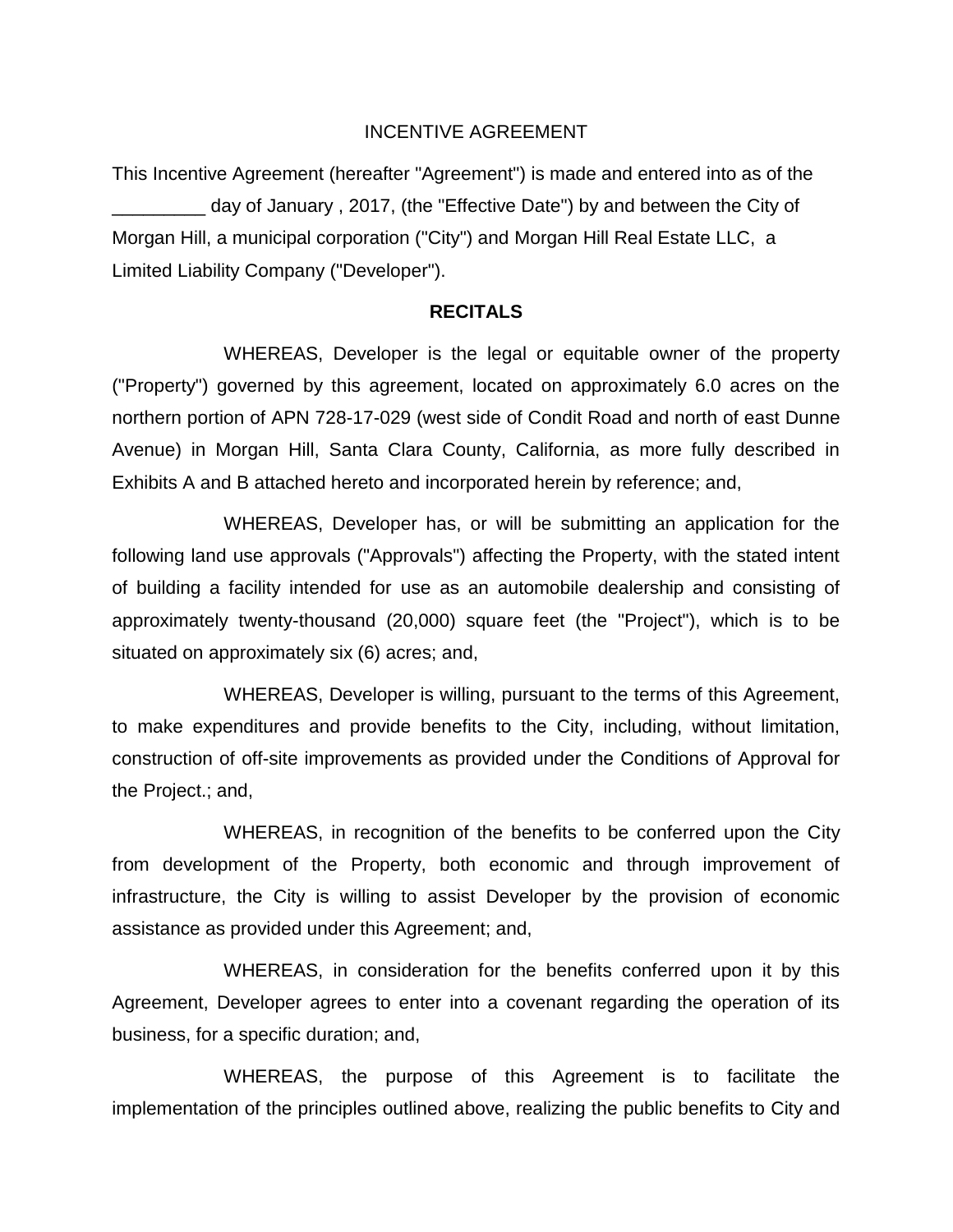private benefits to Developer described in these Recitals, because the development of the Project requires a major investment by the Developer and the City in public facilities, substantial investment in on-site and off-site improvements, dedications of land, participation in other programs for public benefit and purposes, and substantial commitments of the resources to achieve both private benefits of the Project for the Developer and the public purposes and benefits of the Project for the City; and,

WHEREAS, the willingness of the City to enter into this Agreement is a material inducement to Developer to implement the Project and but for which the Project would not be feasible, and Developer proposes to enter into this Agreement in order to obtain assurance from the City regarding the timing and extent of the economic assistance outlined above; and,

NOW, THEREFORE, in consideration of the mutual promises, obligations and covenants herein contained, the City and the Developer agree as follows:

## **AGREEMENT**

- 1. Interest of Developer. Authority to Enter into Agreement. The Developer, and each person signing on behalf of Developer, represents that the Developer or its principals holds all legal or equitable interests in the Property, and that no other entities or individuals hold a legal or equitable interests in this Property; or Developer is authorized to enter into this Agreement on behalf of those entities or individuals and bind them under this Agreement. Each of the City, and those persons signing on the City's behalf, below, represent that the City is authorized to enter into this Agreement and bind the City under this Agreement.
- 2. Term. The term of this Agreement shall commence on the Effective Date and extend until the twentieth (20<sup>th</sup>) anniversary of the Effective Date. This Agreement is subject to termination as otherwise set forth in this Agreement.
- 3. Development of Project. The Developer will develop the Project to completion, and commence business transactions, including the sale and servicing of motor vehicles (new and used), from the Property, within eighteen (18) months from the Effective Date, the date upon which sales commence shall constitute the "Operation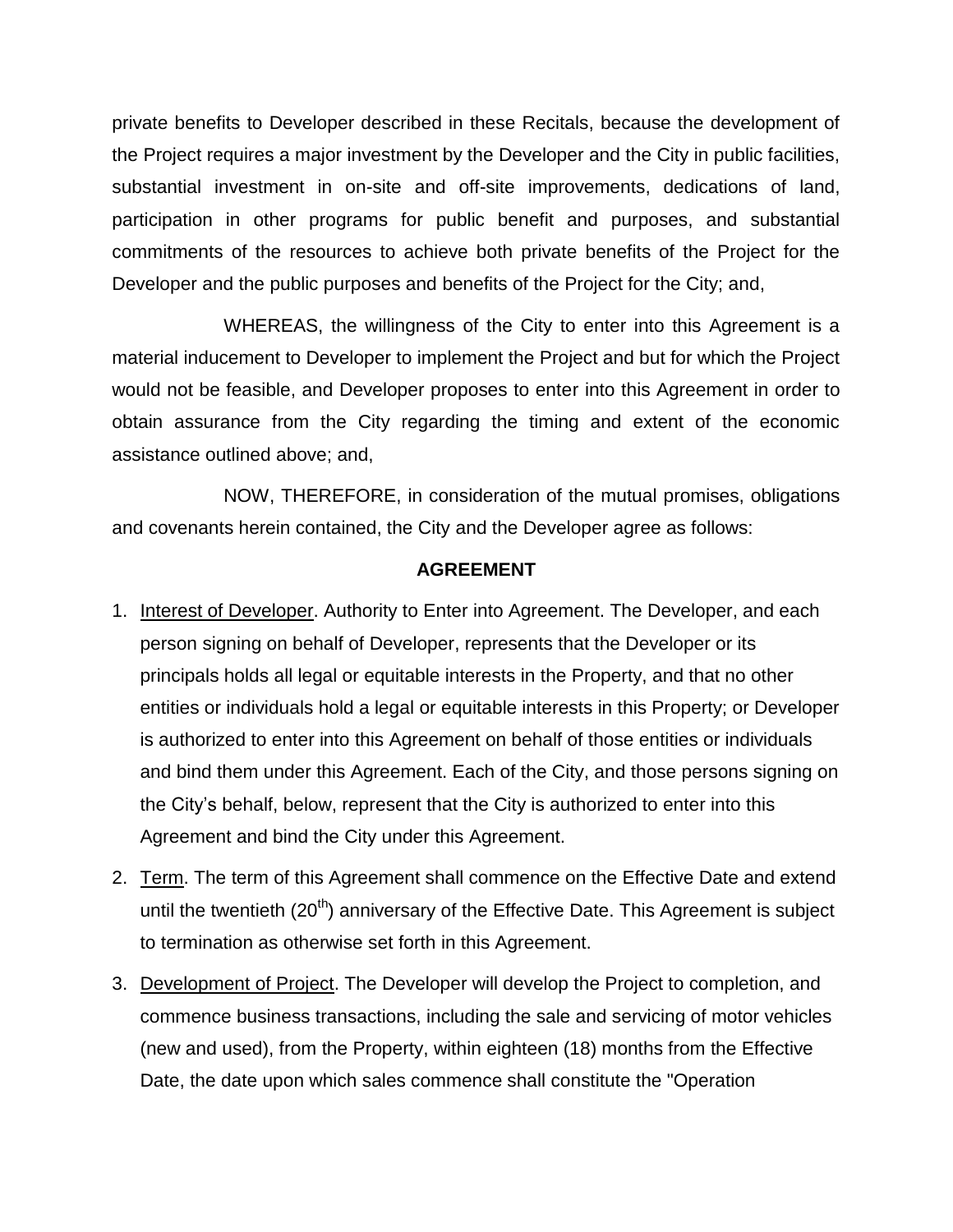Commencement Date", subject to extension in the event of litigation which is a direct causation of delay in the development of the Property or the commencement of sales and which is not attributable to the Developer.

4. Further Review/Exercise of Discretion. Developer acknowledges that the existing land use regulations contemplate further review of elements or portions of the Project by the City, including but not limited to design review and potential CEQA analysis not caused by the City's actions. This Agreement shall not be construed to limit the authority or obligation of City to hold necessary public hearings, or to limit discretion of the City or any of its officers, officials or employees exercising their discretion with regard to rules, regulations, ordinances or laws, including the mitigation measures identified in the adopted negative declaration for the Project; provided, however, that in no event shall Developer's vested right to develop and construct the Project in accordance with this Agreement and the Development Plan be limited or abridged, nor shall the provisions of this Agreement be limited or adversely affected. In addition, changes in rules, regulations or policies of the City which occur after the Effective Date, including but not limited to those which govern architectural design, landscaping, public improvements, or construction standards, shall apply as though they were in effect as of the Enactment Date. The City also retains the authority to take the following actions: adopt and apply property transfer taxes, excise taxes, and/or utility taxes; uphold the right of the voters to act by initiative or referendum, but only to the extent that the initiative or referendum does not affect or interfere with the vested rights acquired by Developer as stated pursuant to Section 3 of this Agreement, except that this Agreement itself is subject to referendum; impose traffic mitigation fees adopted by the regional transportation agency; and/or take other action not expressly prohibited by the terms or provisions of this Agreement. This Agreement shall not prevent the City from applying its rules, regulations and policies, or from conditioning future Project development approval on rules, regulations and policies which do not conflict with the terms of the Development Plan or this Agreement.

5. Development Fees, Exactions and Dedications.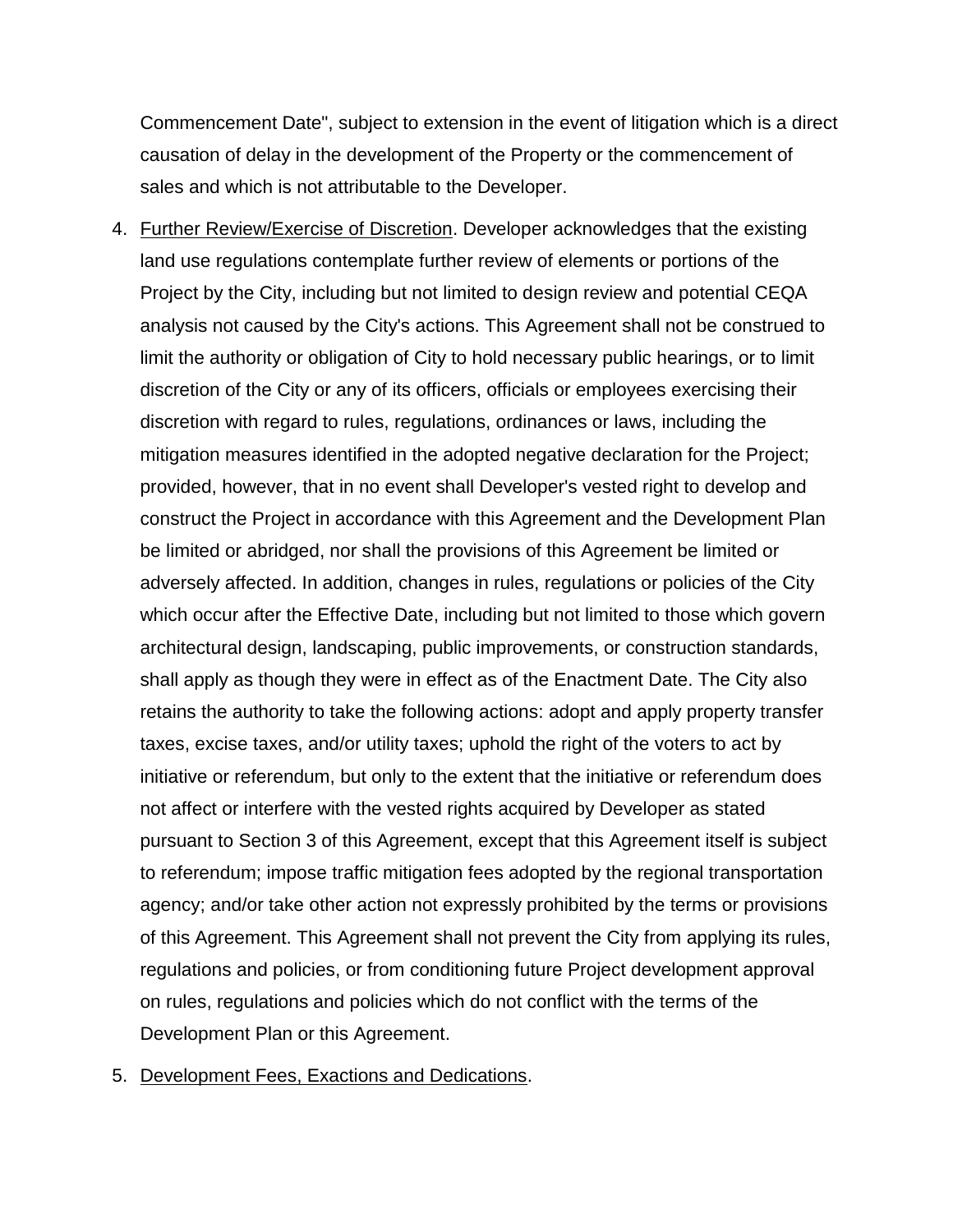- 5.1. Development Processing Fees, Exactions. The City shall be entitled to impose on a City-wide basis development fees, special assessments, special taxes, exactions and dedications, which are payable due to the development, build-out, occupancy and use of the Property which are in effect at the time the building permits are actually issued rather than those effective as of the Effective Date. Developer shall be subject to the normal and customary fees then in effect in City at the time such fees are assessed or are to be paid, provided that such fees have general applicability on a City-wide basis and are prospective only.
- 5.2. Dedications. Developer shall irrevocably offer to dedicate to City, upon request by the City, all portions of the Property designated in the conditions of approval for the Project (as counter-signed by the Developer; the "Conditions of Approval") for public easements, streets or public areas.
- 5.3. Contribution to Costs of Facilities and Services. Developer agrees to contribute to the costs of public facilities and services as required to mitigate the impacts of the development of the Property as provided in the Conditions of Approval. Developer recognizes and agrees that, but for Developer's contributions to mitigate the impacts arising as a result of development entitlements granted pursuant to this Agreement, the City would not and could not approve the development of the Property as provided by this Agreement. City's approval of development of the Property is in reliance upon and in consideration of Developer's agreement to make such contributions toward the cost of public improvements and public services as provided to mitigate the impacts of development of the Property all as provided under the Conditions of Approval.
- 5.4. Reimbursement for Agreement Expenses of City. Developer agrees to reimburse City for reasonable and actual expenses, including but not limited to staff overtime expenses incurred in processing, review, approval, inspection and completion of the Project, which are over and above fees paid by Developer as an applicant, for costs incurred by City relating to this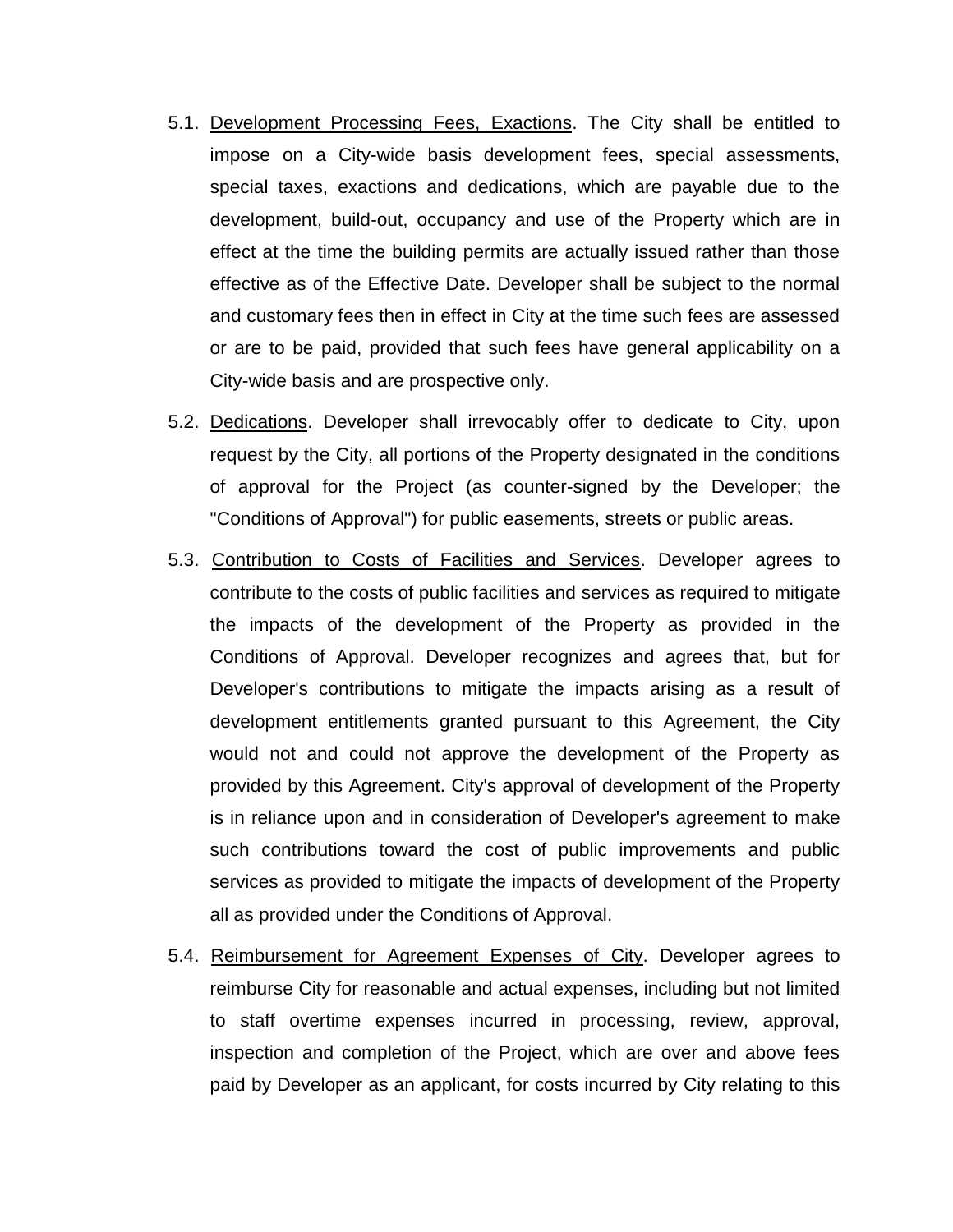Agreement, including recording fees and publishing fees an allowance of \$5,000.00 in lieu of payment for staff services, consultant costs or attorneys' fees. The reimbursement shall be paid to City within thirty (30) days of submission of an itemized bill to Developer for such expenses.

6. Use of Property. Developer covenants and agrees for itself, its successors, assigns, and every successor in interest to the Property or any part thereof, that during construction and thereafter for a period of twenty (20) years from the recording of the Certificate of Completion, Developer, its successors and assigns, shall devote the Property to use as a retail automobile dealership use under franchise of Chrysler, Dodge, Jeep, or Ram, or another manufacturer mutually acceptable to the City and the Developer; provided that this Agreement shall not be construed to limit introduction of additional product lines on the Property by Developer or its successors. If Developer materially breaches the requirements of this section, and, as a result thereof, is in default under this Agreement, Developer shall be required to reimburse the City for any and all expenses and financial assistance, with interest calculated from the date of payment by the City to developer, and City may, in its discretion, terminate this Agreement

## 7. Economic Assistance to Developer.

7.1. Findings of Need. The City has found and determined there is a need for certain financial assistance to assist Developer in order to render the Project economically feasible. Extensive improvements to the Property will be required in order to render development of the Property possible. As a result of these economic and financial burdens, development of the Property is not economically feasible unless financial assistance is provided. Developer has stated that it is unwilling to develop the Property unless financial assistance is provided. The City has further determined, based upon its review of the projected economics of the Project for the Developer, that the Project would more than likely not be feasible and would more than likely not be accomplished without the financial participation of the City under this Agreement.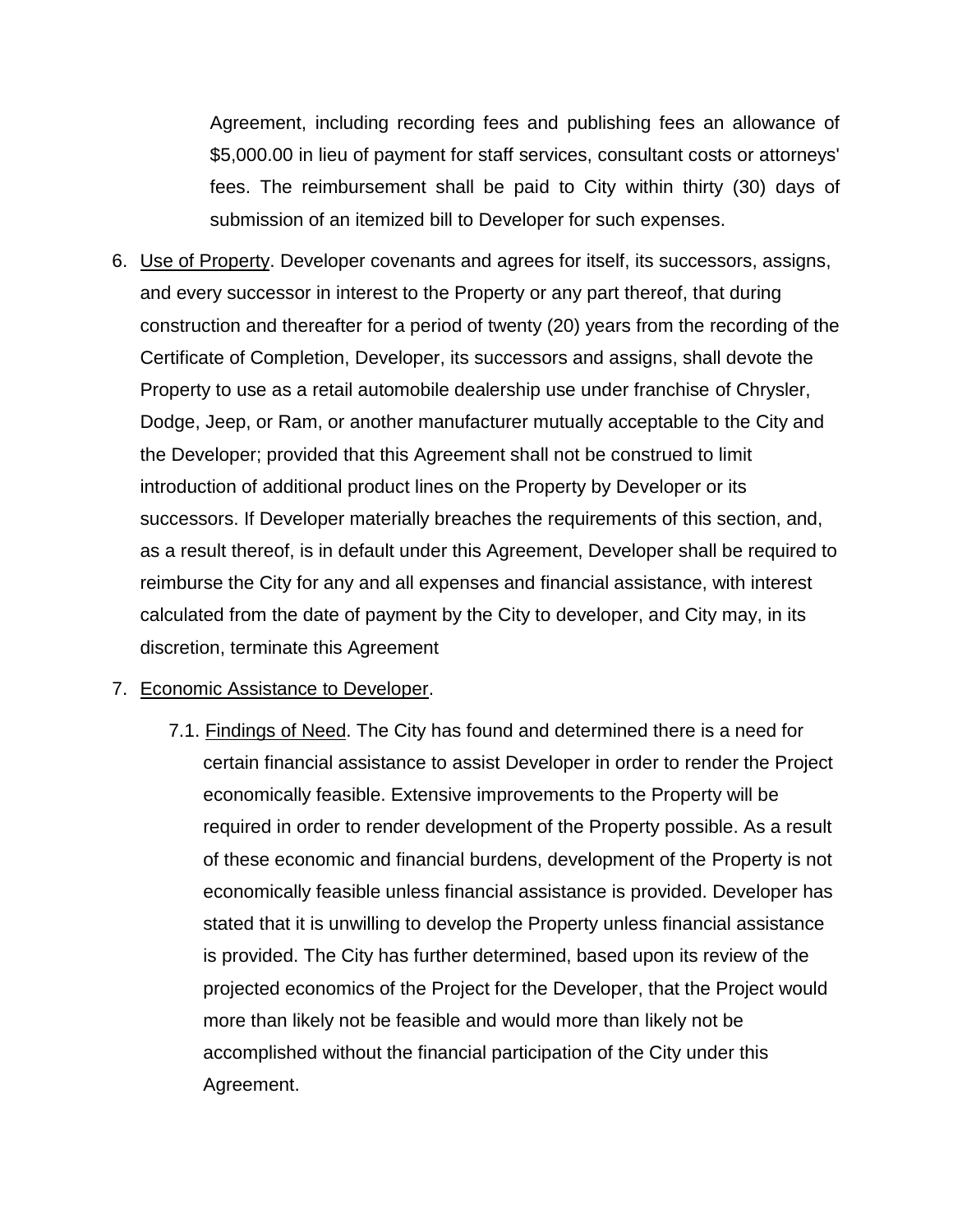- 7.2. Benefits of Development to the Community. The City has determined that the development of the Property will provide social and economic benefits to the community. Specifically, the proposed development of the Property will provide a source of employment and creation of jobs within the community. In addition, the proposed development of the Property will generate needed additional sales and property tax revenues to the City and other public agencies. The proposed development of the Property will enable needed capital projects to be completed, and provide funds for maintenance and operations of the public facilities, including but not limited to police facilities, which will improve the health, safety and welfare of the community, improve the economic conditions of the community and provide for the public safety and convenience. The Developer will make good faith efforts to hire Morgan Hill residents and use Morgan Hill vendors and suppliers in its activities pursuant to this Agreement. The Project will further identify the Property and area within its vicinity as commercial destinations and will improve an entryway to the Project Area.
- 7.3. Economic Assistance: Joint and Several Obligation. Commencing as of the Operation Commencement Date and continuing until end of the quarter (for sales tax reporting purposes) which follows the tenth  $(10<sup>th</sup>)$  anniversary of the Operation Commencement Date (the end of which quarter shall constitute the "Final Payment Accrual Date"), the City shall make payments to the Developer in an amount determined by the taxable sales actually generated by the Property and operations thereon, up to a total of Seven Hundred and Eighty Thousand Dollars (\$780,000) (the "Total Assistance Amount"). The payments shall be determined and made based on the taxable sales generated from the Property and operations thereon and the tax revenue collected by the City from the Property and operations thereon. For purposes of this Section 7.3, the following shall be treated as revenues attributable to taxable sales from the Property and shall be countable for the benefit of the Developer: (i) sales tax revenues collected by the City from the Property or operations thereon. The City shall make payment to the Developer for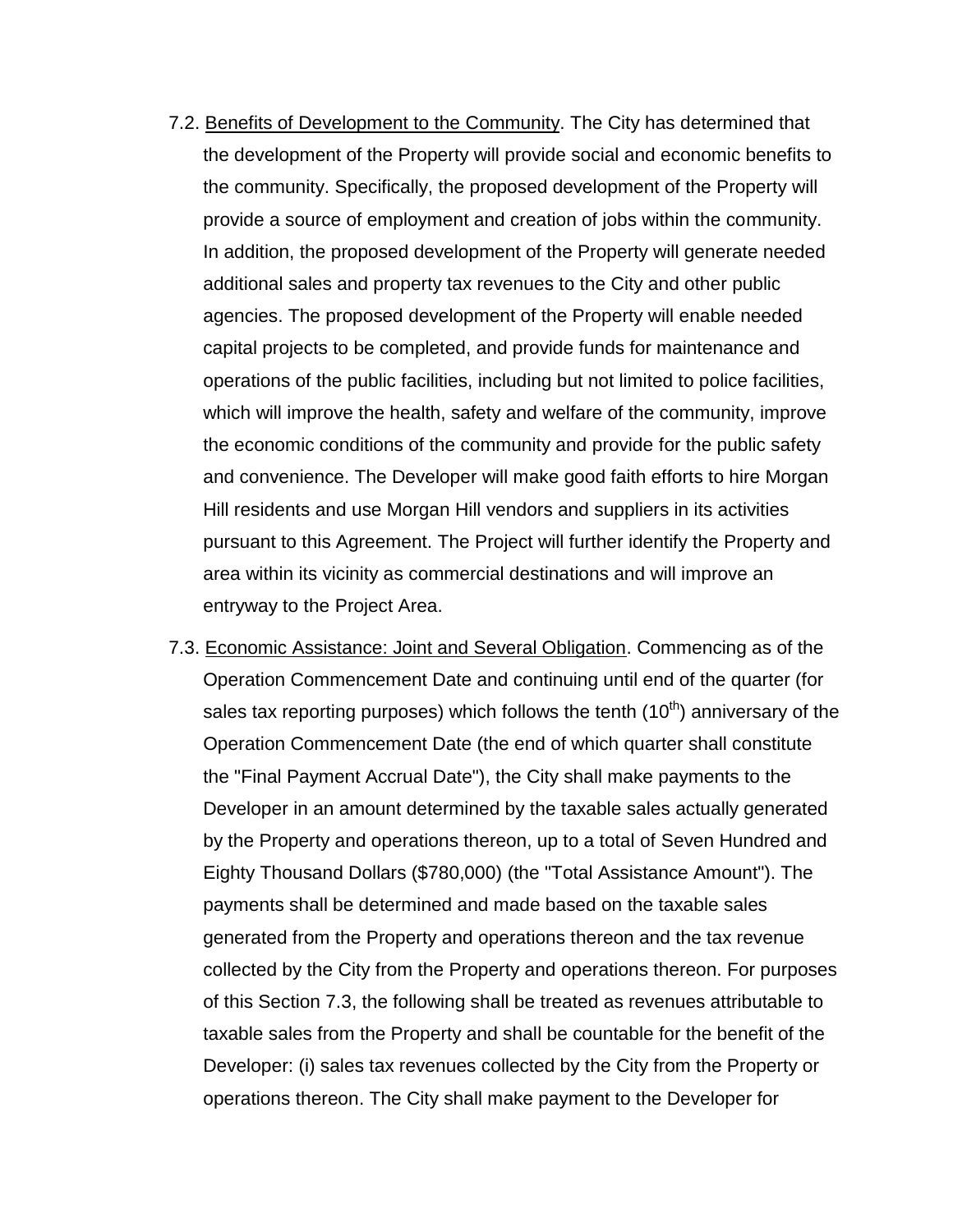taxable sales over the "Baseline Amount" and in accordance with Table A- "Payment Schedule" as defined below. Within sixty days after the end of the second and fourth fiscal quarters of operation, Developer shall submit to the City Manager bona fide documentation demonstrating to the City's satisfaction that the particular amount of sales taxes paid, and stating those which qualify for the rebate program. Any rebate amount shall be paid upon verification by the City's Finance Director of receipt of the sales tax revenue. Payments shall be made by the City within one hundred fifty (150) calendar days following the end of the second and fourth quarters for which sales taxes are reported; provided that unless and until the Baseline Amount has been reached, no payments shall be required to be made in respect to the current Year of Operation.

"Baseline amount" is defined as Five Million Dollars (\$5,000,000) for the first "Year of Operation" (as defined to mean the first full four-quarter period following the Operation Commencement Date for which sales taxes are reported by the Developer); Ten Million Dollars (\$10,000,000) for the second Year of Operation; and, Twenty Million Dollars (\$20,000,000) for each Year of Operation thereafter. The following Table A illustrates how the payments to the Developer would be calculated:

|  | <b>TABLE A-Payment Schedule</b> |
|--|---------------------------------|
|--|---------------------------------|

| Baseline Amount in            | <b>Baseline Amount</b> | Calculation of payment      |
|-------------------------------|------------------------|-----------------------------|
| <b>Taxable Sales</b>          | in Tax Revenue         |                             |
|                               | Collected By the       |                             |
|                               | City attributed to     |                             |
|                               | <b>Taxable Sales</b>   |                             |
|                               |                        |                             |
| \$5,000,000 for first year of | \$50,000               | 50% times each tax          |
| Operation                     |                        | revenue dollar collected    |
|                               |                        | above \$50,000 for the Year |
|                               |                        | of Operation                |
|                               |                        |                             |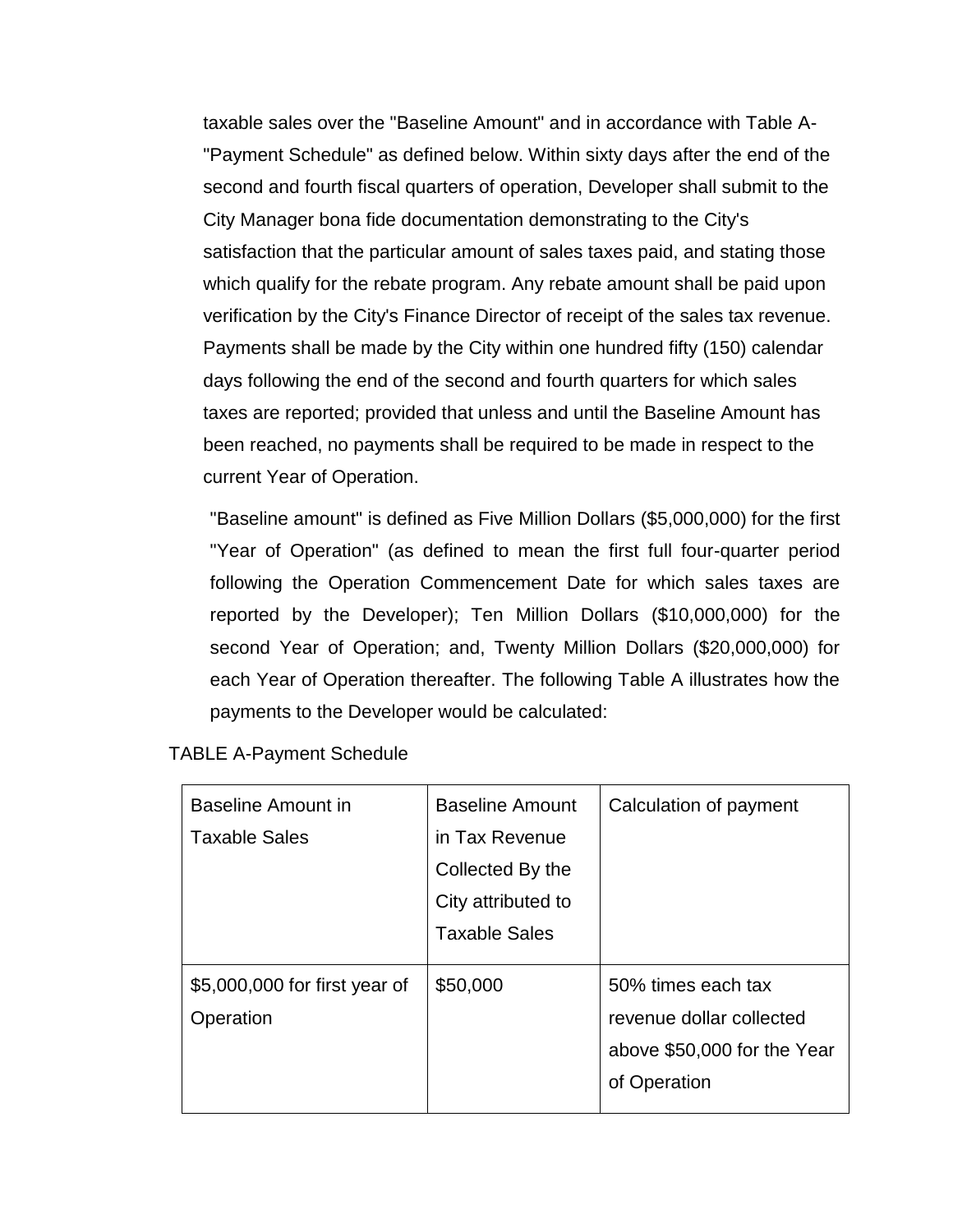| \$10,000,000 for second    | \$100,000 | 50% times, each tax      |
|----------------------------|-----------|--------------------------|
| year of operation          |           | revenue dollar collected |
|                            |           | above \$100,000 for the  |
|                            |           | <b>Year of Operation</b> |
| \$20,000,000 for each year | \$200,000 | 50% times each tax       |
| of Operation thereafter    |           | revenue dollar collected |
|                            |           | above \$200,000 for the  |
|                            |           | <b>Year of Operation</b> |
|                            |           |                          |

For example, if in the first Year of Operation the Developer generates Ten Million Dollars (\$10,000,000) in taxable sales and prior to the payment date the City collects One Hundred Thousand Dollars (\$100,000) in tax revenue attributable to the taxable sales, the City shall pay the Developer Twenty Five Thousand Dollars (\$25,000) per the calculation in the above Table A for the first Year of Operation. In the third year of operation, if the Developer generates Forty Million Dollars (\$40,000,000) in taxable sales and the City collects Four Hundred Thousand Dollars (\$400,000) in tax revenue attributed to the taxable sales, the City shall pay the Developer One Hundred Thousand dollars (\$100,000) per the calculation in the above Table A for that Year of Operation.

If the Total Assistance Amount has been paid to the Developer prior to the Final Payment Accrual Date, no further sums shall be due and owing from the City, and the rebate agreement shall cease.

- 7.4 Reporting Obligations. Within sixty (60) days after the end of the second and fourth fiscal quarters of operation of the Project, Developer shall submit to the City Manager bona fide documentation demonstrating to the City's satisfaction the particular amount of sales taxes were in fact paid and which qualify for the rebate program.
- 8. Cooperation in Implementation. Upon satisfactory completion by Developer of all required preliminary actions provided in the Development Plan, and payment of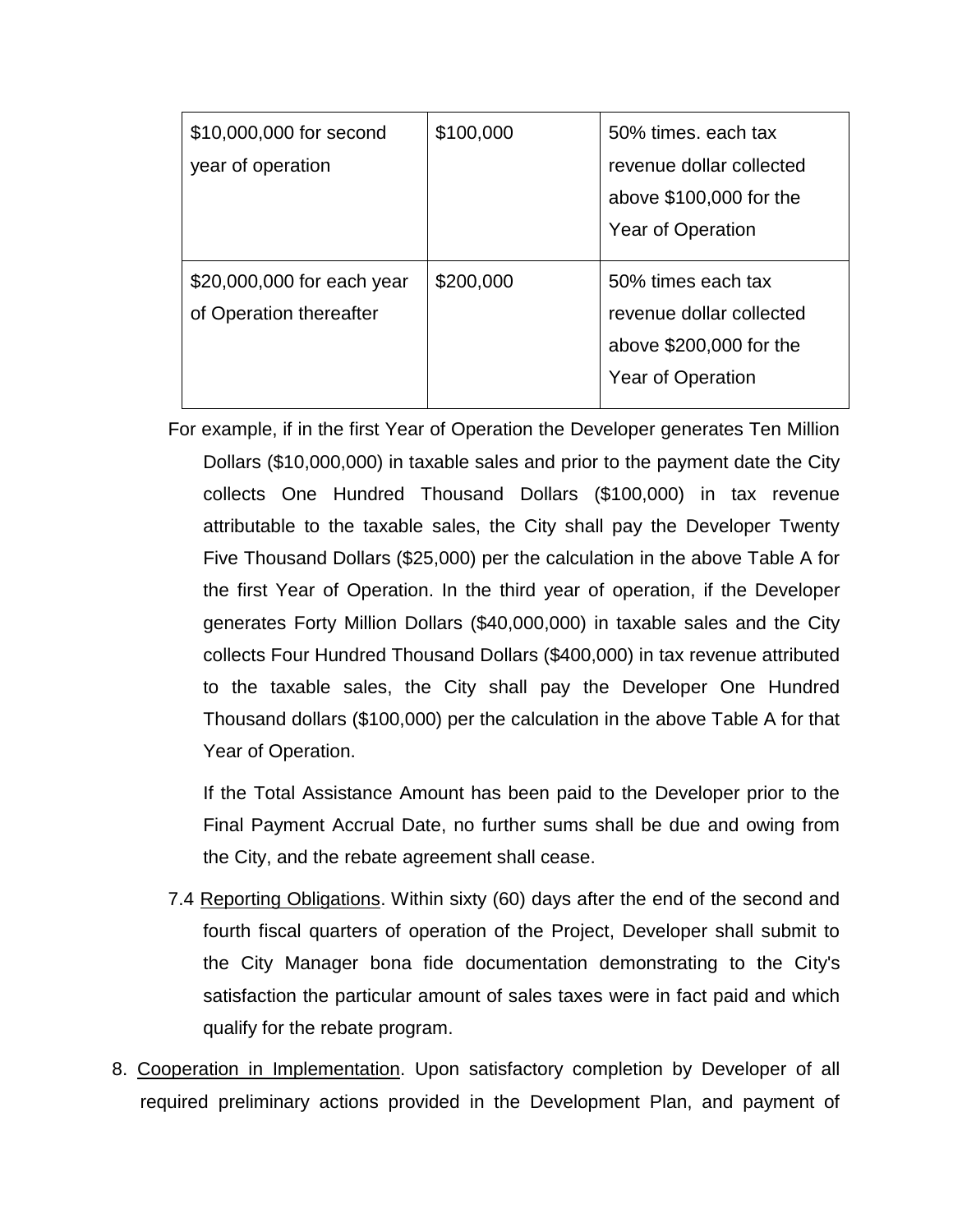required processing fees, if any, City shall proceed in a reasonable and expeditious manner, in compliance with the deadlines mandated by applicable agreements, statutes or ordinances, to complete all steps necessary for implementation of this Agreement and development of the Property in accordance with the Development Plan, including the following actions: processing and checking all maps, plans, land use and architectural review permits, building plans and specifications, and other plans relating to development of the Property. The City shall also reasonably cooperate with Developer in Developer's efforts to obtain such permits and approvals as may be required from other agencies with jurisdiction over the Project.

- 9. Drainage, Water System, Sewer, Road, Traffic and Other Public Improvements. Developer agrees to construct the public improvements as required under the Conditions of Approval, including but not limited to full frontage improvements along Condit. Such public improvements shall be submitted for approval and constructed in accordance with the City's standard improvement agreement requirements, including but not limited to insurance, bond and indemnification requirements. Developer agrees that it is not entitled to any reimbursement by the City for such improvements unless otherwise stated in the City's improvement agreement with the Developer.
- 10.Landscape and Maintenance. Developer shall landscape and maintain the Property as provided under the Landscape and Maintenance Agreement between the City and the Developer.
- 11. Default; Effect Thereof; Waiver.

11.1. Default**.** Failure by either party to perform any material term or provision of this Agreement shall constitute a default, provided that the Party alleging the default shall have given the other Party advance written notice and thirty (30) days within which to cure the condition, or, if the nature is such that it cannot be cured within that time, the party receiving notice shall not be in default if the allegedly defaulting Party commences to perform its obligations within the thirty (30) days period and diligently prosecutes the cure toward completion. Written notice shall specify in detail the nature of the obligation to be performed by the Party receiving notice.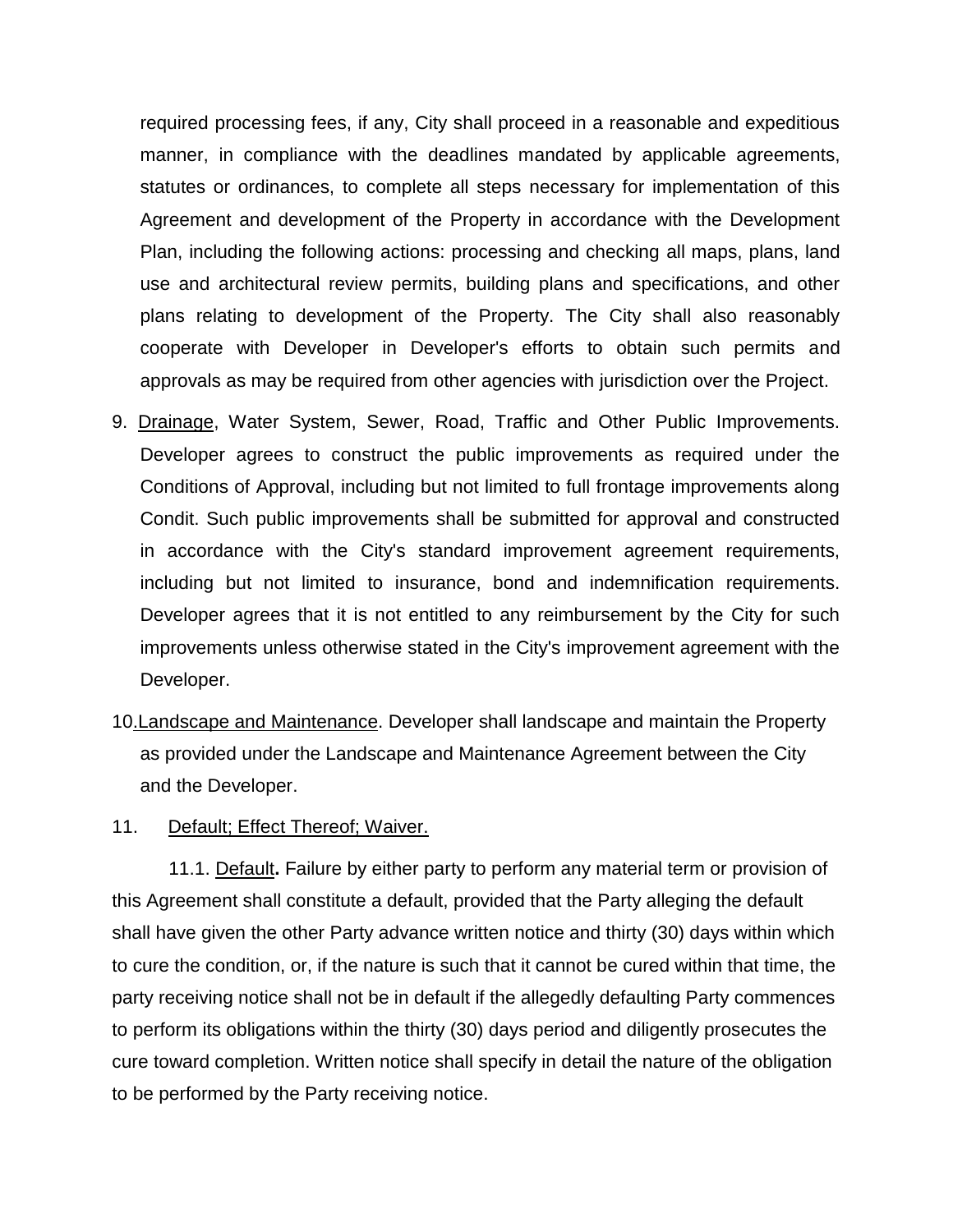11.2. Remedies. It is acknowledged by the Parties that the financial obligations of the City under this Agreement are limited to those amounts provided in Section 7.3 of this Agreement and the City would not have entered into this Agreement if it were liable for damages under or with respect to this Agreement in excess of that portion of the Total Assistance Amount not yet required to be paid to the Developer. City shall not be liable in damages to Developer in excess of such remaining portion of the Total Assistance Amount not yet required to be paid, or to any assignee, transferee, or any other person, and Developer covenants not to sue for or claim damages in excess of such remaining portion of the Total Assistance Amount not yet required to be paid. Upon Developer's material default, City shall be entitled to initiate legal proceedings to specifically enforce this Agreement or terminate it. City may terminate this Agreement, upon notice and an opportunity to cure as provided in Section 11.1, due to uncured default without legal action.

11.3. Default by Developer. City, may, in its discretion, refuse to issue a building permit for any structure within the Property, if Developer has materially failed or refused to complete any requirement applicable to the building permit as provided under the Conditions of Approval. This remedy shall be in addition to any other remedies provided for by this Agreement.

11.4. Effect of Default. In the event of Default by Developer pursuant to this provision, all obligations of the Parties shall terminate with the exception of Developer's obligation to defend, indemnify and hold harmless the City, its officers, agents and employees, and Developer's obligations under any Improvement Agreements executed with the City for the Project shall be governed by such Improvement Agreements, if any. No termination shall prevent Developer from completing those p0l1ions of the Project in which it has a vested right to do so as defined by law independent of this Agreement, but the City may take any action permitted by law to prevent, stop or correct any violation of law occurring during and after construction, and neither Developer or any tenant thereof shall occupy any portion of the Project, or any building not authorized by a certificate of occupancy.

11.5. Waiver. Failure by either Party to invoke the default or termination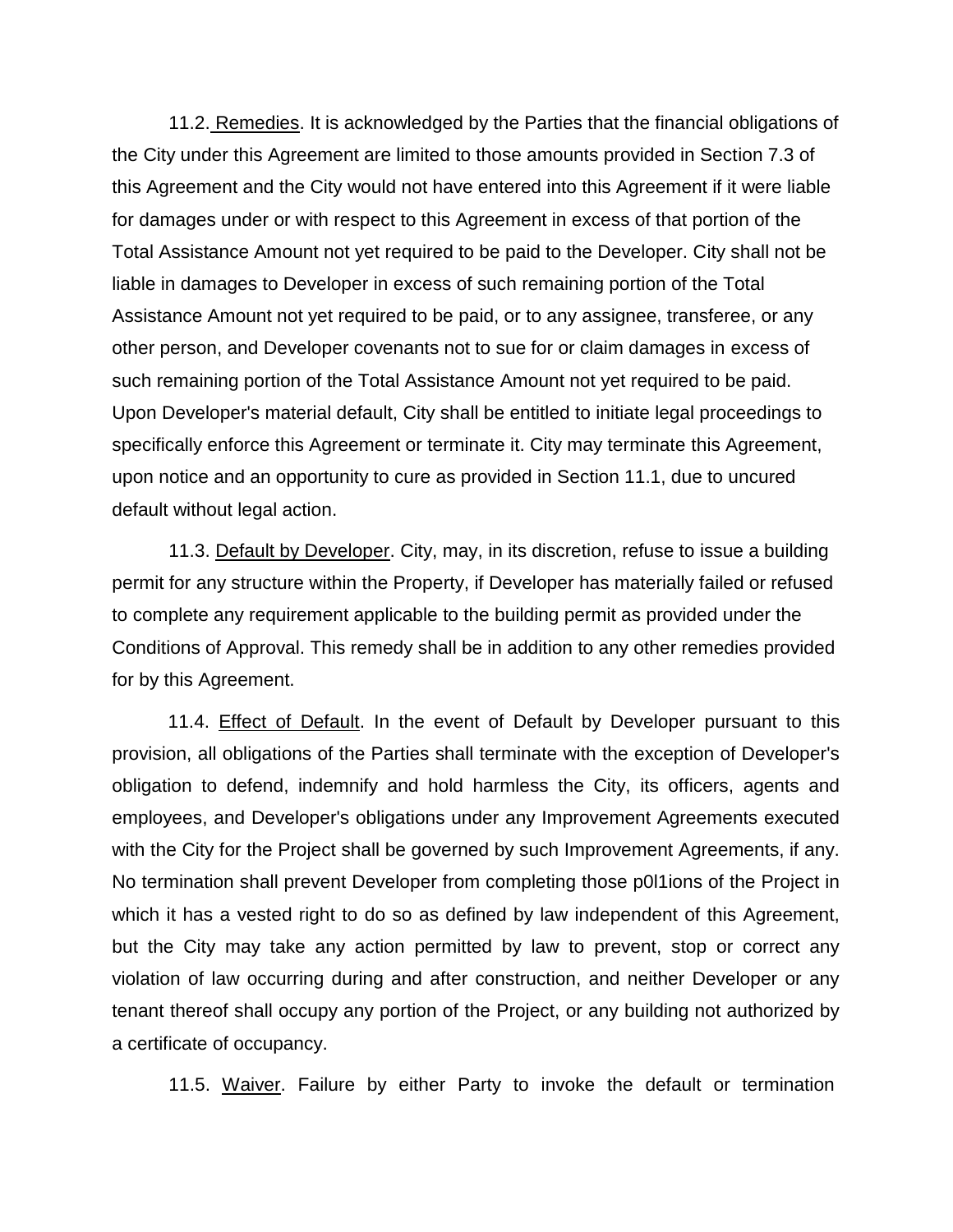provisions in this Agreement shall not waive that Party's right to insist upon performance of any obligation by the other Party in the future.

12. Estoppel Certificate. Either Party may, at any time, deliver written notice to the other Party requesting such Party to certify in writing that, to the knowledge of the certifying Party, (a) this Agreement is in full force and effect and constitutes a binding obligation of the Parties, (b) this Agreement has not been amended or modified either orally or in writing, or if so amended, identifying the amendments or modifications, and (c) the requesting Party is not in default in the performance of its obligations under this Agreement, or if in default, to describe therein the nature and amount of any such defaults. A Party receiving a written request hereunder shall execute and return such certificate within thirty (30) days following the receipt thereof, or such longer period as may reasonably be agreed to by the Parties. The City Manager of the City shall be authorized to execute any certificate requested by Developer.

#### 13. Mortgagee Protection.

13.1. Mortgagee Protection. This Agreement shall be superior and senior to any lien placed upon the Property, or any portion thereof after the date of recording this Agreement or a Memorandum thereof, including the lien for any deed of trust or mortgage ("Mortgage"). Notwithstanding the foregoing, no breach hereof shall defeat, render invalid, diminish or impair the lien of any Mortgage made in good faith and for value, but all of the terms and conditions contained in this Agreement shall be binding upon and effective against any person or entity, including any deed of trust beneficiary or mortgagee ("Mortgagee") who acquires title to the Property, or any portion thereof, by foreclosure, trustee's sale, deed in lieu of foreclosure, or otherwise.

13.2. Mortgagee Not Obligated. City, upon receipt by City of a written request from a foreclosing Mortgagee, shall permit the Mortgagee to succeed to the rights and obligations of Developer under this Agreement, provided that the failure of Developer to pay any taxes or assessments is cured by the Mortgagee prior to such succession.

13.3. Notice of Default to Mortgagee. If City receives notice from a Mortgagee requesting a copy of any notice of default given Developer and specifying the address for service thereof, then City shall deliver to such Mortgagee, concurrently with service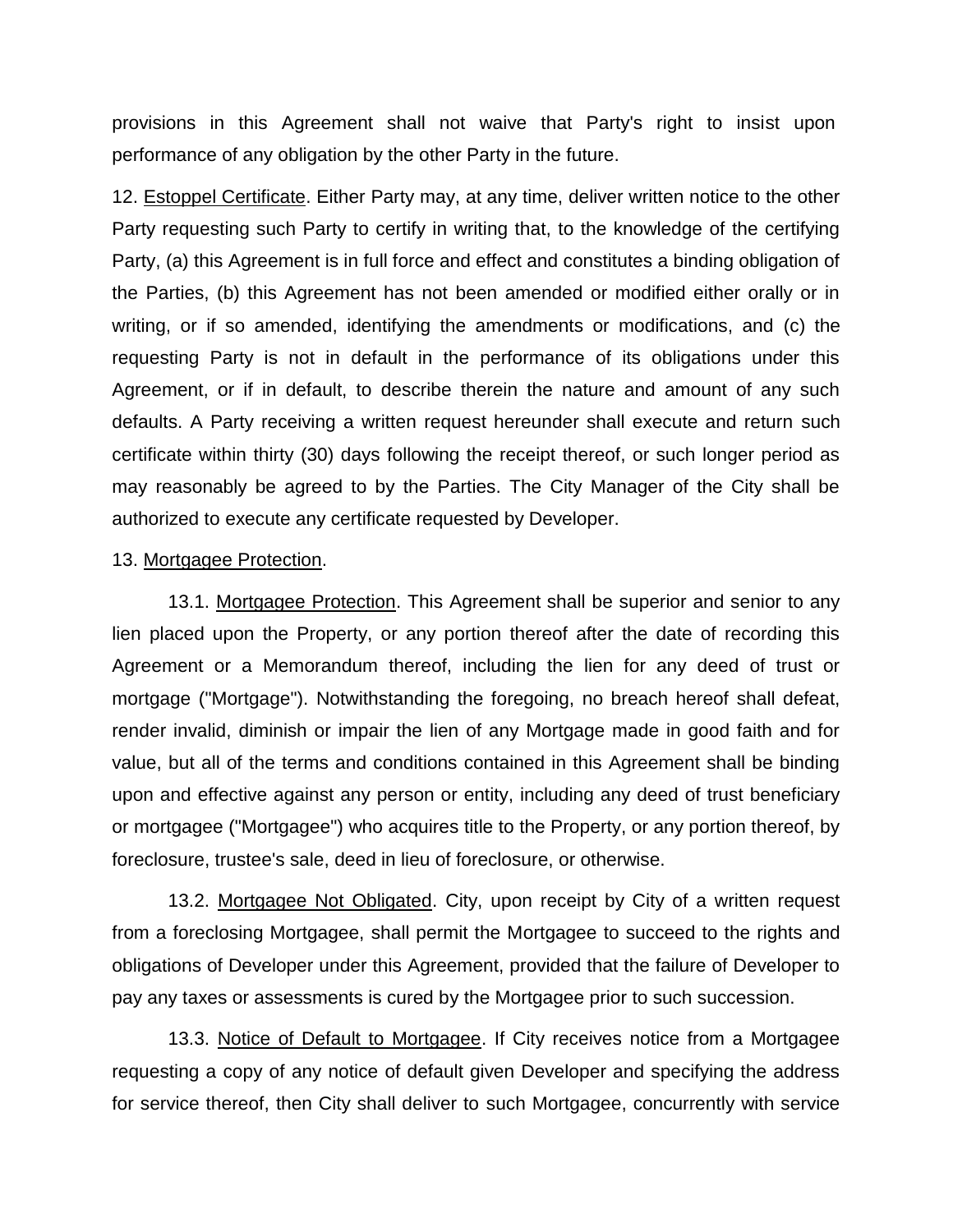thereon to Developer, any notice given to Developer with respect to any claim by City that Developer has committed an event of default. Each Mortgagee shall have the right during the same period available to Developer to cure or remedy, or to commence to cure or remedy, the event of default claimed set forth in the City's notice.

- 13.4 Certification Requested by Mortgagee(s). The City shall not unreasonably refuse to provide certifications if requested to do so by one or more Mortgagees so long as the terms of this Agreement are not materially altered thereby, and Developer is not in default under any term of this Agreement.
- 14. Severability. The unenforceability, invalidity or illegality of any provision, covenant, condition or term of this Agreement which is not material shall not render the material provisions unenforceable, invalid or illegal.
- 15.Relationship of City and Developer . It is understood that this Agreement is a contract that has been negotiated and voluntarily entered into by City and Developer and that Developer is an independent contractor and not an agent or employee of City. All persons employed or utilized by Developer in connection with this Agreement are employees of Developer and shall not be considered employees or agents of City in any respect. The Parties declare that the Project is a private development, and hereby renounce the existence of any form of joint venture, association or partnership between them, and agree that nothing contained herein or in any document executed in connection herewith shall be construed as making the City and Developer joint venturers, agents, associates, or partners.
- 16. Amendment or Termination. City and Developer, by mutual agreement may terminate or amend the terms of this Agreement, and the amendment or termination shall be accomplished in the manner provided under California law for the enactment of Incentive Agreement Amendments.
- 17. Transfers and Assignments. Excepting for Developer's rights to receive payments under Section 7.3 hereof ("Payment Rights") and the assignment, pledge or hypothecation thereof by Developer from time to time at Developer's election ("Assignment of Payment Rights"), neither party hereto shall assign or transfer any of its interests, rights, or obligations under this Agreement without the prior written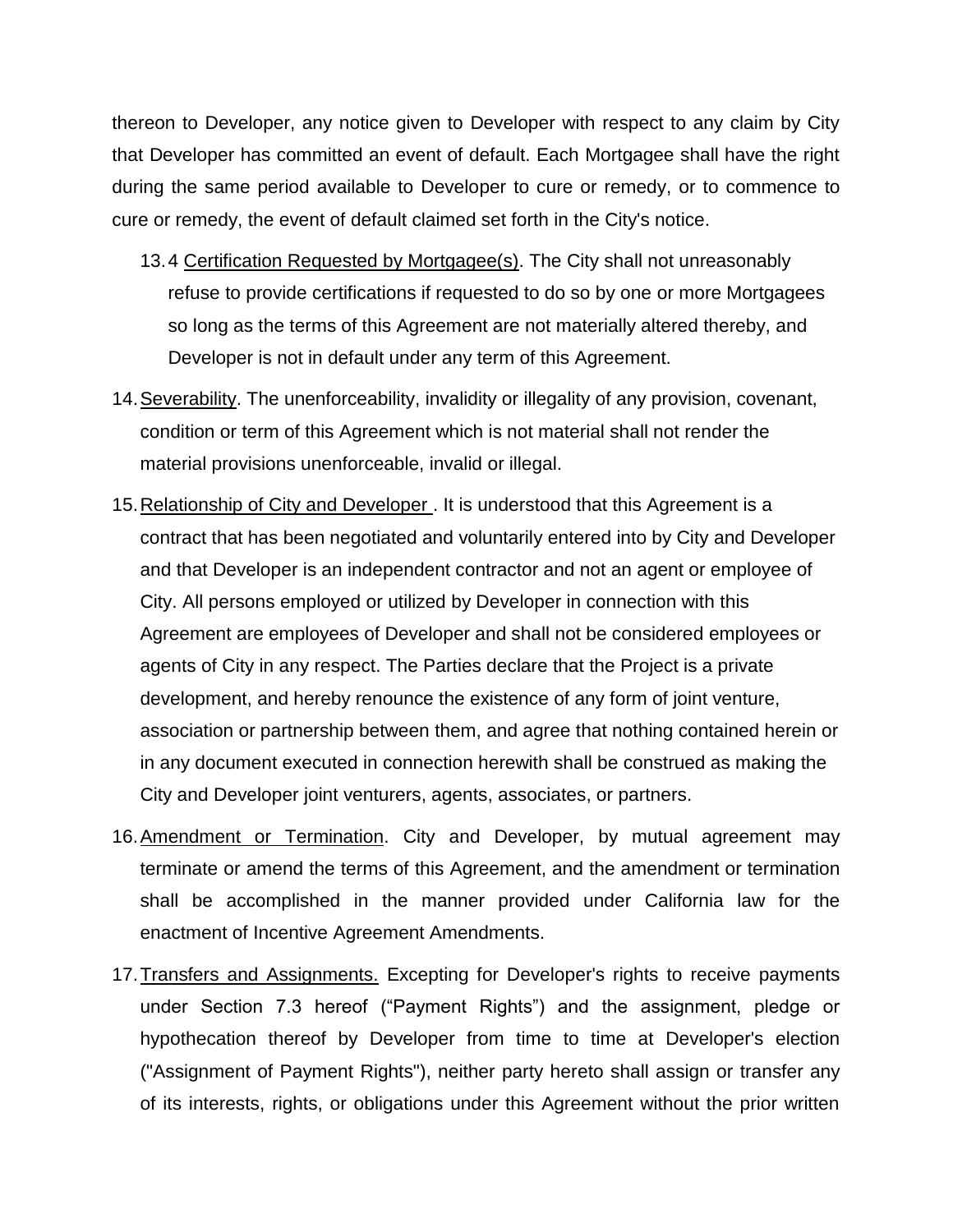consent of the other party, which consent shall not be unreasonably withheld. Should Developer assign any of its interest, rights or obligations under this Agreement, it shall nonetheless remain liable for performance of the obligations for installation of public improvements and payment of fees. During the Term of the Agreement, Developer shall provide City with written notice of transfer of title (not including leases or ground leases) to the Property within sixty (60) days following each transfer. Each successor in interest to Developer shall be bound by all of the terms and provisions applicable to the portion of the Property acquired by it. This Agreement shall be binding upon and inure to the benefit of the Parties' successors, assigns and legal representatives. The only exceptions to these requirements for obtaining the City's consent are: (a) the Assignment of Payment Rights, and (b) the sale or lease of a subdivided parcel of the Property (i) upon which all public improvements are completed, all applicable fees paid, and all landscaping as required by the Conditions of Approval have been installed; or (ii) which is being sold or transferred to an affiliated or related company or entity of Developer, which is defined as a legal entity which is owned at least fifty percent (50%) by Developer, or which has as a majority of its general partners a majority of the general partners of Developer.

- 18.Agreement Runs with the Land. The terms of this Agreement and the Development Plan are legislative in nature, and apply to the Property as regulatory ordinances. All of the provisions, rights, terms, covenants, and obligations contained in this Agreement shall run with the land, be binding upon, and inure to the benefit of, the Parties and their respective heirs, successors and assignees, representatives, lessees, and all other persons acquiring the Property, or any portion thereof, or any interest therein, whether by operation of law or in any manner whatsoever.
- 19. Indemnification. Developer agrees to indemnify and hold harmless City, its elected and appointed councils, boards, commissions, officers, agents, employees, and representatives from any and all claims, costs and liability for any injury or property damage resulting from the performance under this Agreement by the Developer, its contractors, subcontractors, agents, or employees, including but not limited to liabilities for failure to comply with applicable laws. This provision is intended to be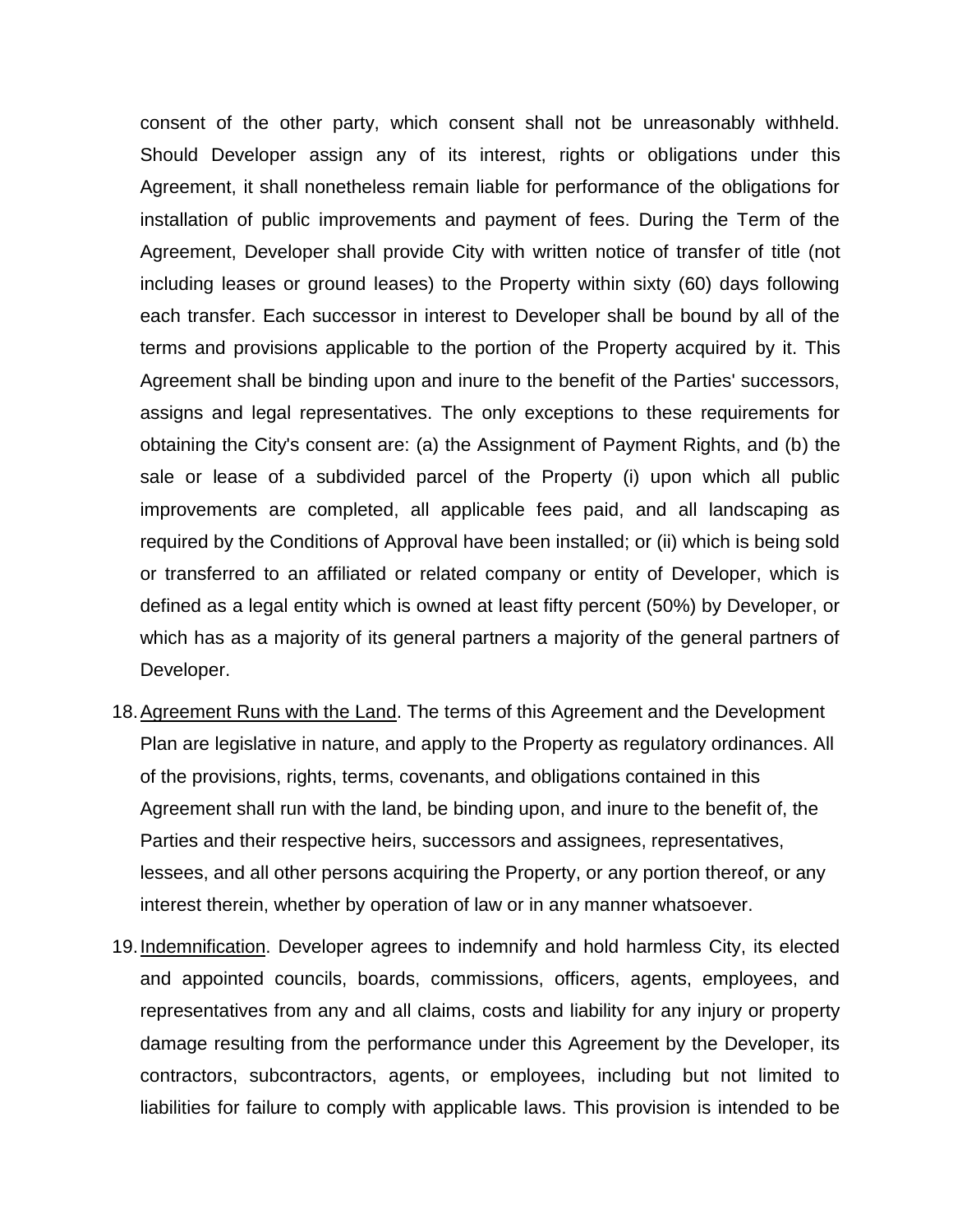broadly construed and extends to, but is not limited to, any challenge to the validity of this Agreement or its passage, or approval by the City, City Council, Planning Commission or other advisory body.

- 20. Construction. This agreement is prepared and reviewed by legal counsel for both City and Developer, and no presumption or rule that ambiguities shall be construed against the drafting party shall apply to the interpretation or enforcement of this Agreement.
- 21.Insurance. During the term of this Agreement, Developer shall purchase and maintain in full force and effect the following insurance policies: (1) commercial general liability insurance; (2) comprehensive automobile insurance (bodily injury and property damage) with respect to employees and vehicles assigned to performance of work under this Agreement; (3) workers' compensation, employer's liability if required by law. Such policies shall have the limits of coverage and endorsements as set forth in Exhibit D attached to this Agreement. The scope and form of each respective insurance coverage shall be subject to approval of the City Attorney. The City must approve all insurance coverages and carriers prior to Developer's commencement of construction activities on the Project. The City will promptly review coverages as submitted by or on behalf of the Developer.
- 22. Force Majeure. Performance by either party shall not be deemed to be in default where delays or defaults are directly due to war, insurrection, strikes, lockouts, walkouts, riots, heavy floods, earthquakes, fires, casualties, acts of God, governmental entities other than City, or enactment of superseding state or federal laws or regulations. City and Developer shall promptly notify the other Party of any delay hereunder.
- 23.Nondiscrimination. Developer shall not discriminate, in any way, against any person on the basis of race, color, national origin, gender, sexual orientation, age, creed, religion or disability in connection with or related to the performance of this Agreement.
- 24.Notices. All notices required or provided for under this Agreement shall be in writing and delivered (a) in person, (b) sent by certified mail, postage prepaid, (c) sent by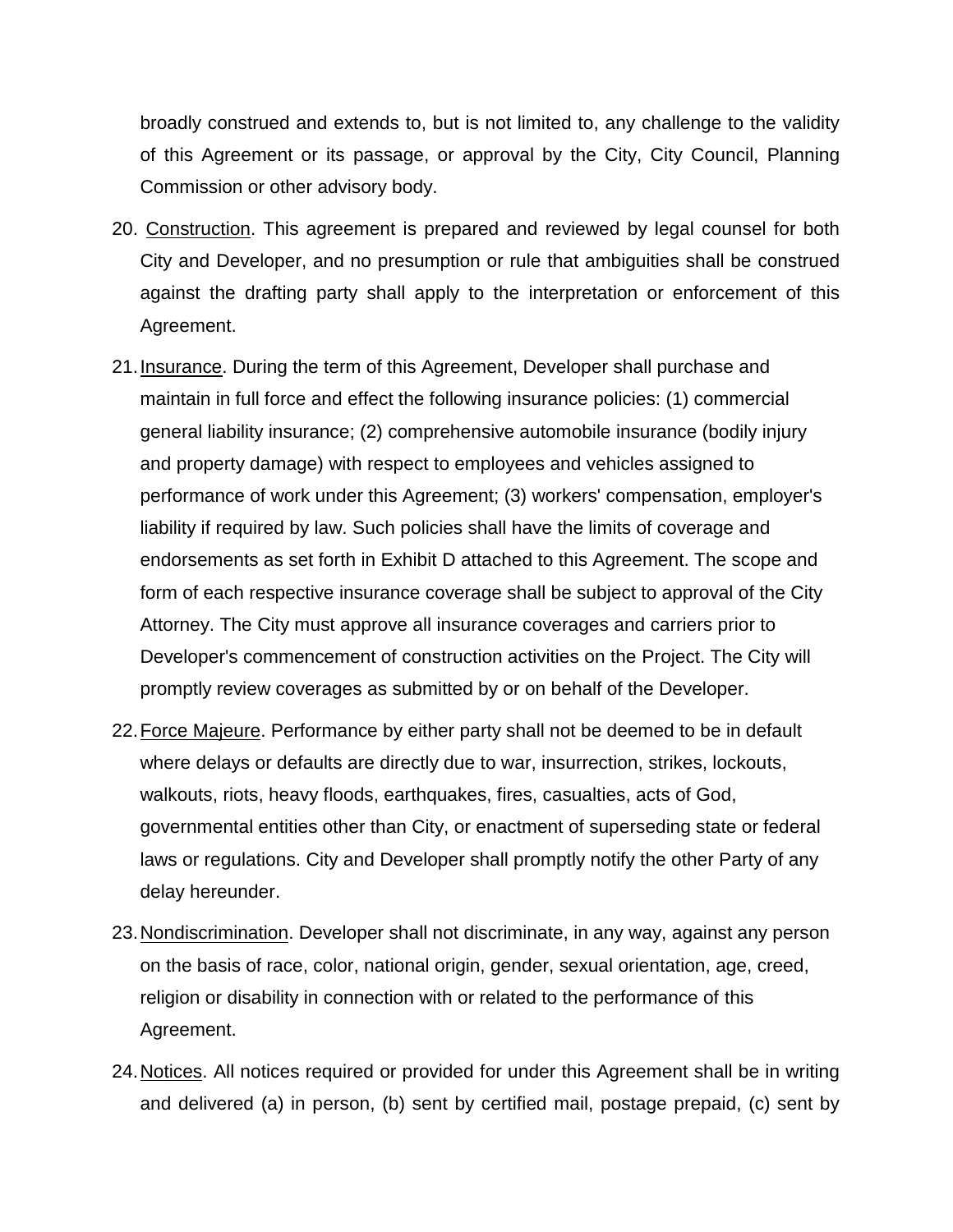overnight delivery, or (d) sent via facsimile.

Notices required to be given to the City shall be given to:

City Manager City of Morgan Hill 17575 Peak Avenue Morgan Hill, CA 95037 Fax: 408-779-1592

With a copy to:

City Clerk City of Morgan Hill 17555 Peak Avenue Morgan Hill, CA 95037-4128

Notices required to be given to Developer shall be addressed as follows:

Josh Towbin Morgan Hill Real Estate LLC 6520 Centennial Center Blvd Las Vegas, NV 89149

Fax:702-558-2776

Party may change its address by giving notice in writing to the other Party as specified in this provision. Notices shall be deemed given and received upon the earlier of personal delivery, or if mailed, upon the expiration of forty-eight (48) hours after being deposited in the United States Mail or on the delivery date or attempted delivery date shown on the return receipt, air bill or facsimile.

21. Duplicate Originals; Entire Understanding; Headings; Further Documents. This Agreement may executed in duplicate originals, each of which is deemed to be an original. This Agreement constitutes the entire understanding and agreement of the Parties and supersedes all prior negotiations and agreements between the Parties. The headings in this Agreement are for convenience only, and shall not be used as an aid in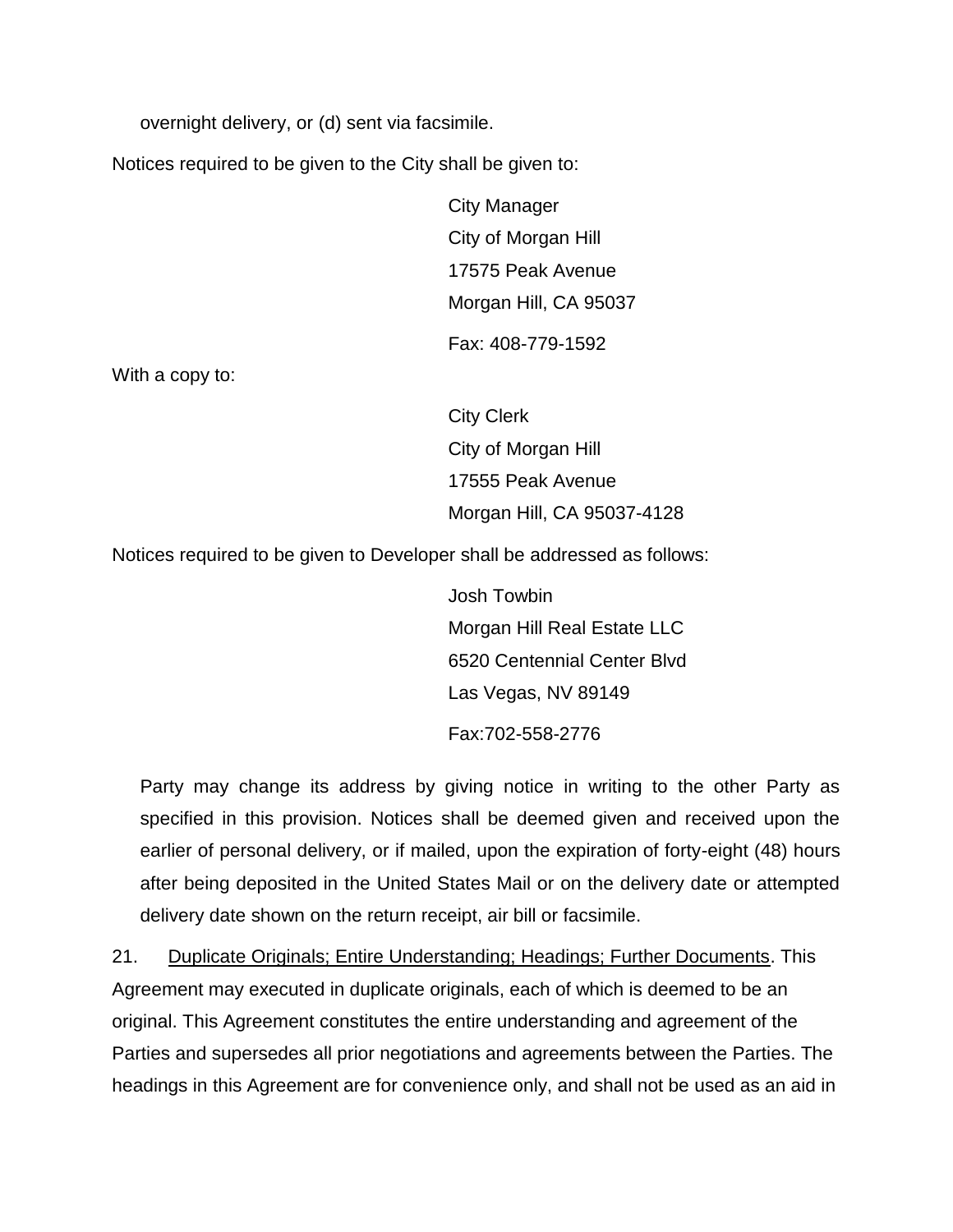interpreting the terms hereof. The Parties shall take all other actions and execute and deliver all other documents necessary or convenient to carry out the terms hereof and to fulfill the purposes and intent of this Agreement.

22. Exhibits. The following documents are referred to in this Agreement and are attached hereto and incorporated herein as though set forth in full;

Exhibit A,B,C-Legal Descriptions and Maps Exhibit D-Insurance Requirements

23. Recording of Incentive Agreement. Amendment or Cancellation. Within ten (10) days after all Parties have executed this Agreement, the City Clerk shall submit this Agreement for recording with the County Recorder assuming the Developer has acquired fee ownership of the Property. If the Parties or their successors-in-interest amend or cancel the Agreement, or if the City terminates or modifies the Agreement for failure of the Developer to comply in good faith with the terms or conditions of the Agreement, the City Clerk shall timely submit the notice of such action for recording action with the County Recorder.

24. No Third Party Beneficiary. This Agreement shall not be construed or deemed to be an agreement for the benefit of any third party, and no third party shall have any claim or right of action hereunder for any cause whatsoever.

25. Governing Law; Legal Action. This Agreement shall be governed by the law of the State of California. All Legal Action regarding this Incentive Agreement shall be filed in the Superior Court of the County of Santa Clara, State of California.

26. Dispute Resolution. Any controversies between Developer and City regarding the construction or application of this Agreement, and claims arising out of this Agreement or its breach, shall be submitted to mediation within thirty (30) days after a written request of one party invoking mediation is served on the other party. The parties may agree on one mediator. If they cannot, the party demanding mediation shall request the Superior Court of the County of Santa Clara to appoint a mediator. The mediation shall not exceed eight (8) hours, unless an extension of time is mutually agreed to by both parties. The costs of mediation shall be borne equally by both parties. Mediation under this section is a condition precedent to filing an action in any court.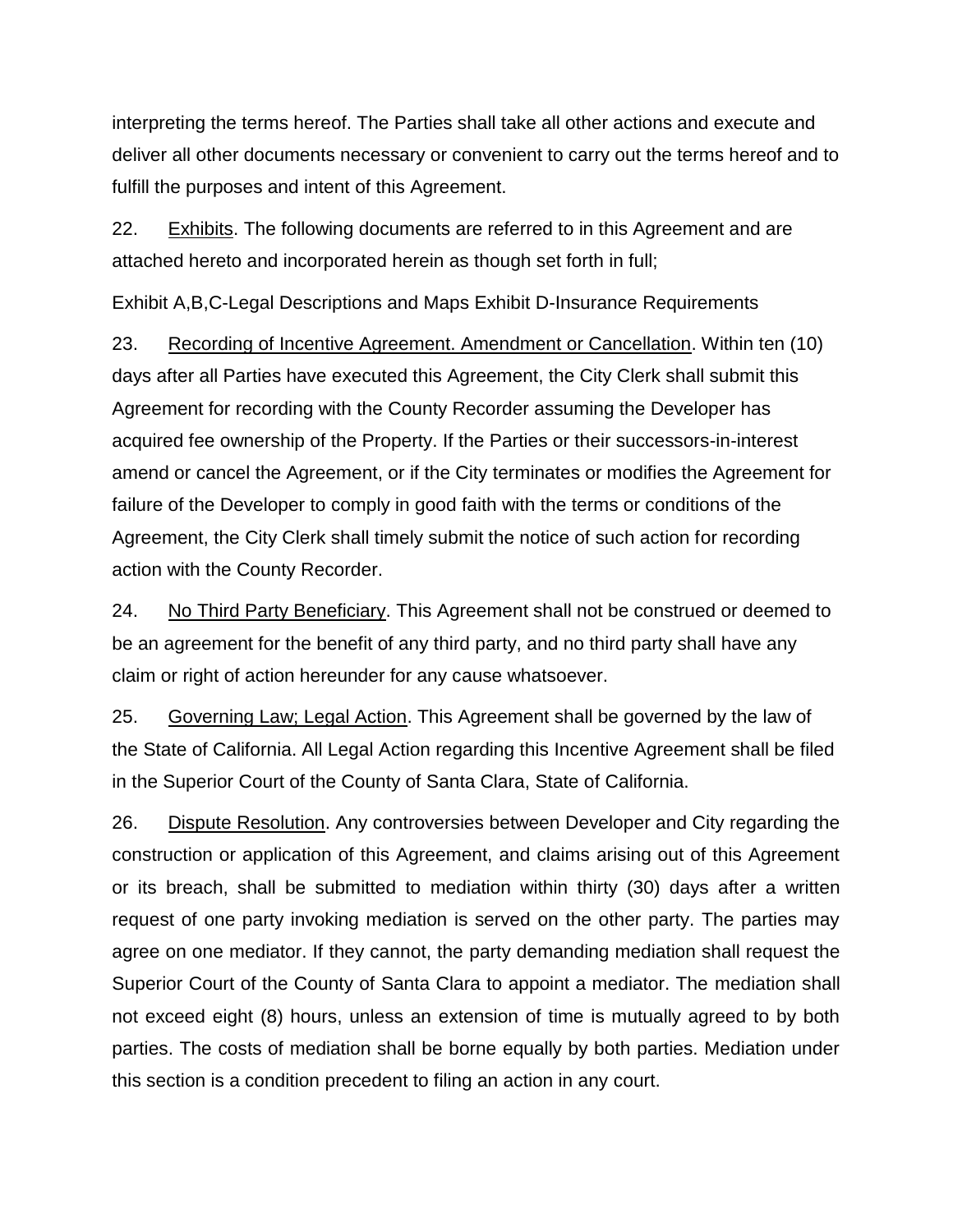IN WITNESS WHEREOF, the parties hereto have caused this Agreement to be executed as follows:

| <b>CITY OF MORGAN HILL</b> | MORGAN HILL REAL ESTATE, LLC |
|----------------------------|------------------------------|
| By:                        | By:                          |
| <b>City Manager</b>        |                              |
| APPROVED AS TO FORM:       | <b>ATTEST</b>                |
| By:                        | By:                          |
| <b>City Attorney</b>       | <b>City Clerk</b>            |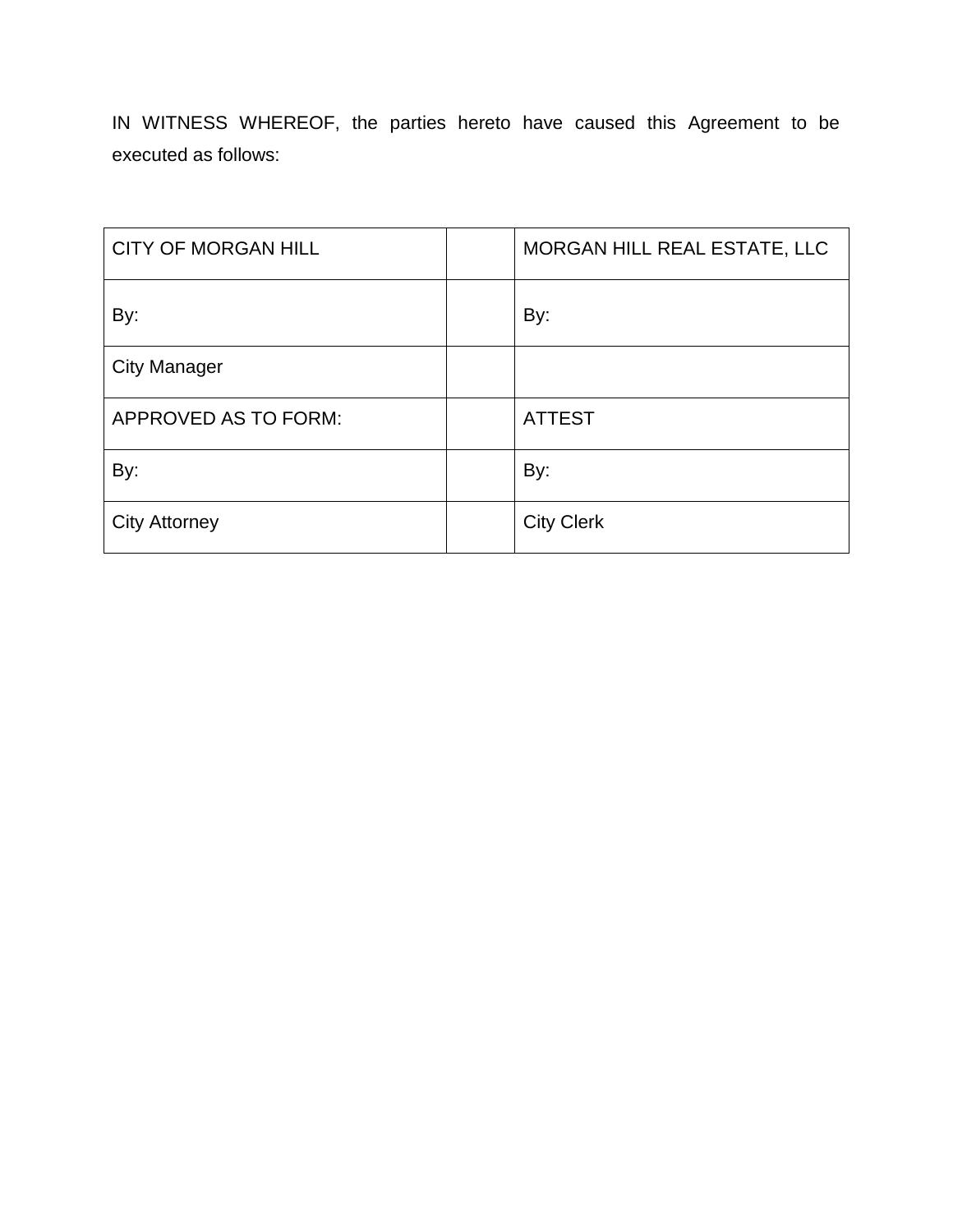# Exhibit "A" **Legal Description-Parcel B** (Certificate of Compliance for Lot Line Adjustment)

All that certain real property situated in the County of Santa Clara, State of California and being a portion of Parcel 1 and a portion of Parcel 2, said parcels as shown upon the Parcel Map for Lot Line Adjustment, recorded in Book 871 of Maps, Pages 14 through 16, on April 18, 2014, at the Office of the Recorder of Santa Clara County, and being more particularly described as follows:

Beginning at the northerly corner of Parcel 3 of said map, said point lying in the southwesterly line of Condit Road (a 60' wide public street), thence along said line of said street, N25°28'14"W, a distance of 335.52 feet; thence leaving said street, S64°31'46"W, a distance of 782.40 feet to the northeasterly line of Santa Clara Valley Water District, (said line as described in Director's Deed, Document No. 5336791, recorded July 14, 1976 at the said County Recorders), to the point of curve of a non-tangent curve to the right, of which the radius point lies S62°18'09"W, a radial distance of 6,000 feet; thence northeasterly along the arc, through a central angle of 03°12'17", a distance of 335.59 feet to the westerly corner of said Parcel 3, of which the radius point lies S65°30'26"W, a radial distance of 6,000.00 feet; thence leaving said District line, N64°31'46"E, a distance of 778.74 feet to the POINT OF BEGINNING, containing 261,361 square feet or 6.000 acres, more or less.

# **END OF DESCRIPTION.**

# See Exhibit "C" attached hereto and made a part hereof.

This description was prepared by me or under my direction in conformance with the requirements of the Land Surveyor's Act.

 $8 - 09 - 16$ Harinder Singla, PLS 83 Date Expires: 12/31/2017

Prepared by the firm of MH engineering Company, Morgan Hill, CA

K:\2016\216073LLA-Parcel B.doc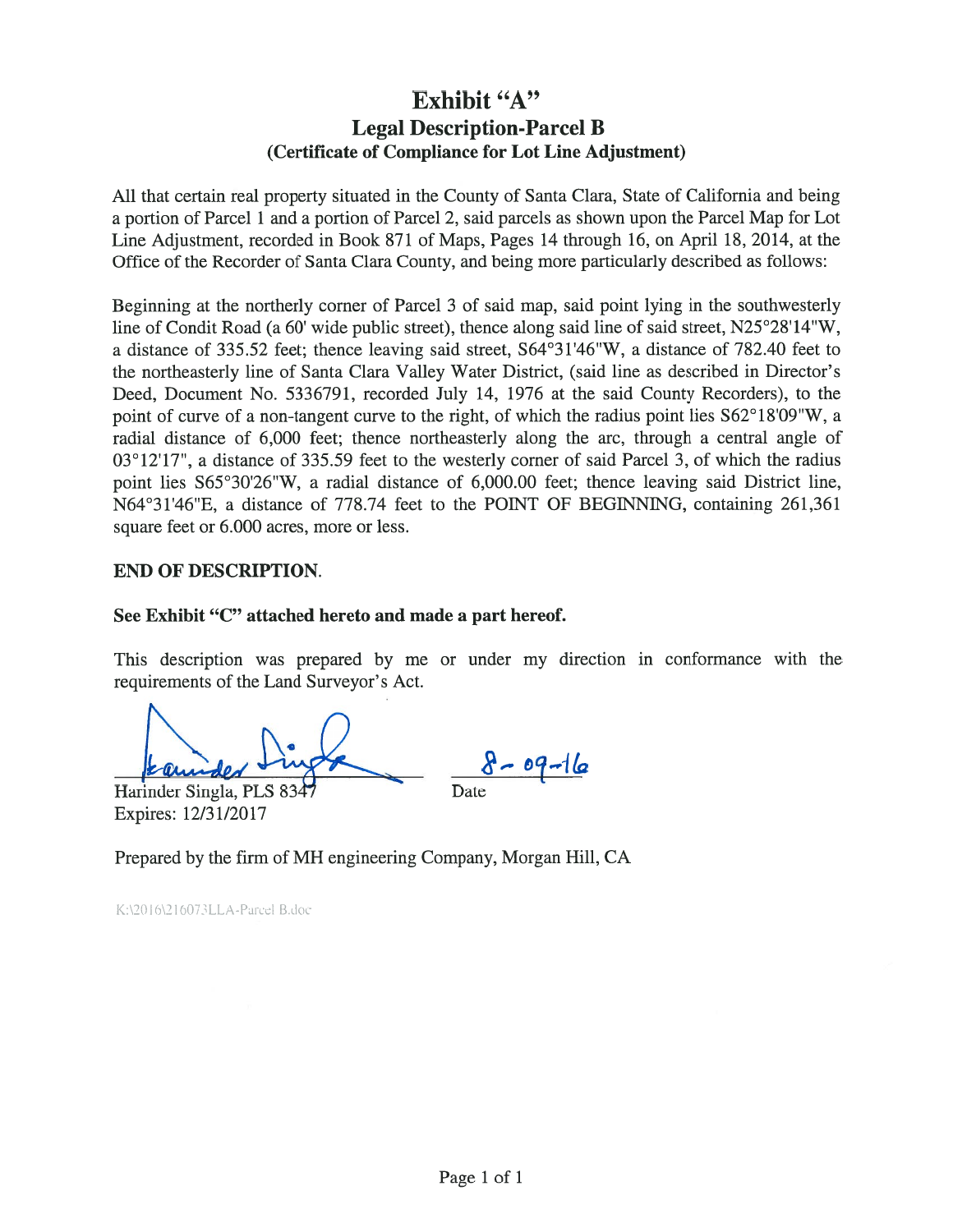# Exhibit "B" **Legal Description-Parcel A** (Certificate of Compliance for Lot Line Adjustment)

All that certain real property situated in the County of Santa Clara, State of California and being a portion of Parcel 1 and a portion of Parcel 2, said parcels as shown upon the Parcel Map for Lot Line Adjustment, recorded in Book 871 of Maps, Pages 14 through 16, on April 18, 2014, at the Office of the Recorder of Santa Clara County, and being more particularly described as follows:

Being all of Parcel 1 and all of Parcel 2 of said map, EXCEPTING therefrom the following 6.000 acres.

Beginning at the northerly corner of Parcel 3 of said map, said point lying in the southwesterly line of Condit Road (a 60' wide public street), thence along said line of said street, N25°28'14"W, a distance of 335.52 feet; thence leaving said street, S64°31'46"W, a distance of 782.40 feet to the northeasterly line of Santa Clara Valley Water District, (said line as described in Director's Deed, Document No. 5336791, recorded July 14, 1976 at the said County Recorders), to the point of curve of a non-tangent curve to the right, of which the radius point lies S62°18'09"W, a radial distance of 6,000 feet; thence northeasterly along the arc, through a central angle of 03°12'17", a distance of 335.59 feet to the westerly corner of said Parcel 3, of which the radius point lies S65°30'26"W, a radial distance of 6,000.00 feet; thence leaving said District line, N64°31'46"E, a distance of 778.74 feet to the POINT OF BEGINNING.

# The resulting Parcel A contains 496,664 square feet or 11.402 acres, more or less.

## **END OF DESCRIPTION.**

## See Exhibit "C" attached hereto and made a part hereof.

This description was prepared by me or under my direction in conformance with the requirements of the Land Surveyor's Act.

Harinder Singla, PLS 834 Expires: 12/31/2017

Date

Prepared by the firm of MH engineering Company, Morgan Hill, CA

K:\2016\216073LLA-Parcel A.doc